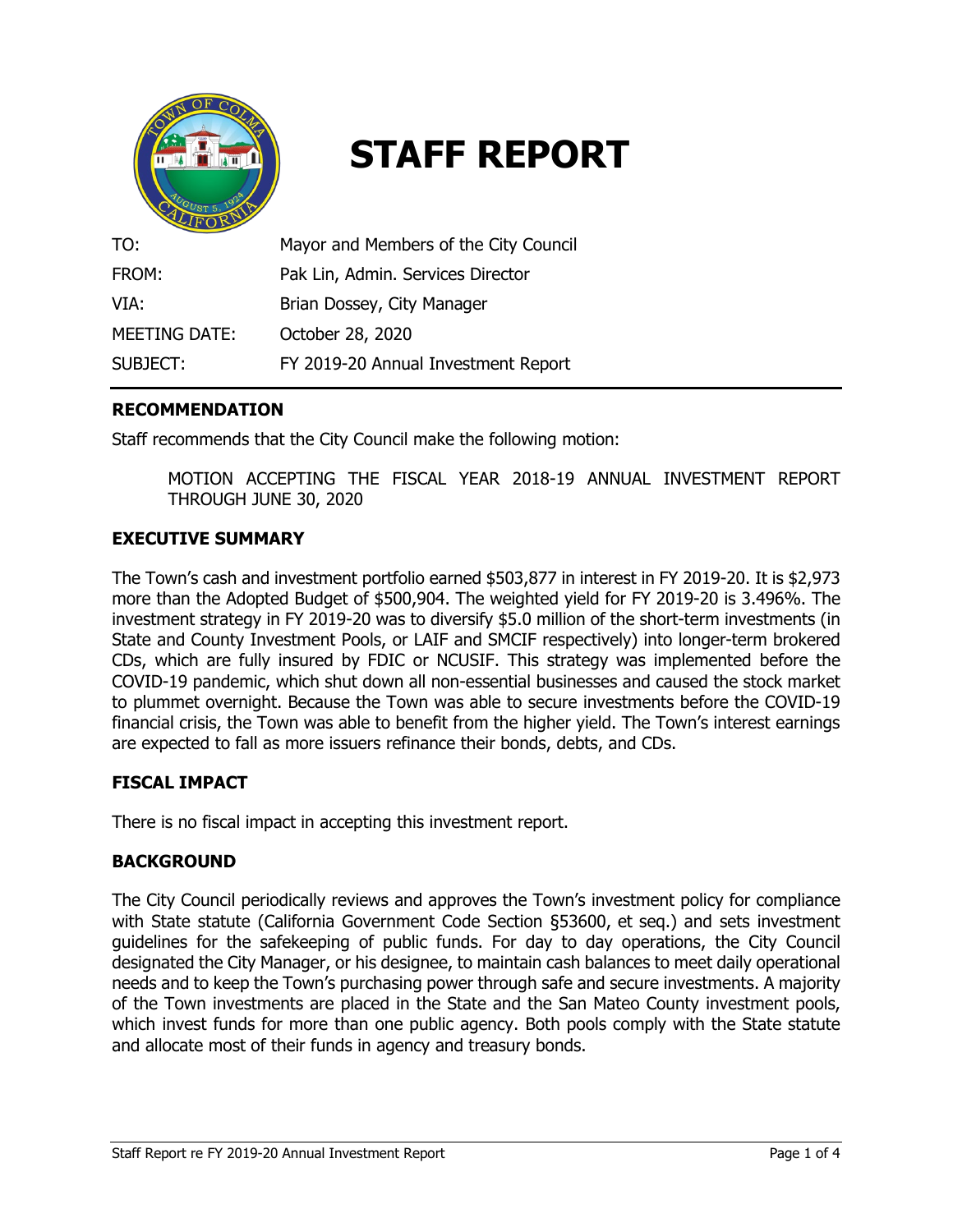The City Manager or his designee is required to review the Town's investment policy annually and to provide semi-annual investment updates. The Investment Policy was last reviewed and approved by the City Council on July 24, 2019 and no change is proposed at this time.

This report summarizes the investment activities for the first half of the Fiscal Year 2019-20. It includes the beginning and ending balances by quarter; net Deposits and Withdrawals by quarter; total interest earned by quarter; the effective annual interest rates earned by quarter; and the cumulative weighted average. This report provides the required information, including additional narrative explanations.

# **ANALYSIS**

As of June 30, 2020, the Town has \$35.4 million in various cash and investment accounts. Of the \$35.4 million, \$28.8 million is in unrestricted cash and investment accounts, and \$6.5 million in restricted accounts. The restriction includes \$5.1 million in PARS OPEB Trust to be used to fund future retiree medical and dental costs and \$1.5 million in PARS Pension trust to be used to fund future retiree pension costs.

Of the \$28.8 million of unrestricted funds, \$6.2 million is in the Town's operating bank

accounts, \$17.5 million in the State and county pools (LAIF and SMCIF, respectively), and \$5.1 million in Brokered CDs. The LAIF and SMCIF focus on liquidity and safekeeping of the assets, with 50 percent or more in agency and treasury bonds and the rest in high-quality low-risk investments. The Brokered CDs are limited to \$250,000 per issuer and are fully insured by FDIC or NCUSIF.

# **Transaction Activity**

|                                                                         |    | <b>Balance</b><br>@6/30/2019 |    | <b>Balance</b><br>6/30/2020 | Increase/<br>(Decrease) |             |  |
|-------------------------------------------------------------------------|----|------------------------------|----|-----------------------------|-------------------------|-------------|--|
| <b>Town of Colma Cash &amp; Investment</b>                              |    |                              |    |                             |                         |             |  |
| Cash In Bank<br>Public Agency Investment Pools                          | \$ | 6,098,457                    | \$ | 6,153,978                   | \$                      | 55,521      |  |
| Local Agency Investment Fund (LAIF)<br>San Mateo County Investment Fund |    | 5,016,348                    |    | 2,114,384                   |                         | (2,901,964) |  |
| (SMCIF)<br>Other Investment                                             |    | 17,261,175                   |    | 15,426,171                  |                         | (1,835,004) |  |
| <b>Brokered CDs</b>                                                     |    |                              |    | 5,131,181                   |                         | 5,131,181   |  |
| <b>Total Cash &amp; Investment</b>                                      |    | 28,375,980                   | S  | 28,825,714                  | \$                      | 449.734     |  |

Overall, the Town's Cash & Investments increased by \$0.5 million. Cash in the Bank had a minimal increase which is the result of normal operations. LAIF balance reduced by \$2.9 million because of a one-time transfer to the Town's general bank account to purchase brokered CDs. Similarly, the reduction of \$1.8 million in SMCIF results from the Town purchasing \$5.0 million of Brokered CDs to diversify the Town's investment portfolio. Each of the CDs purchased were less

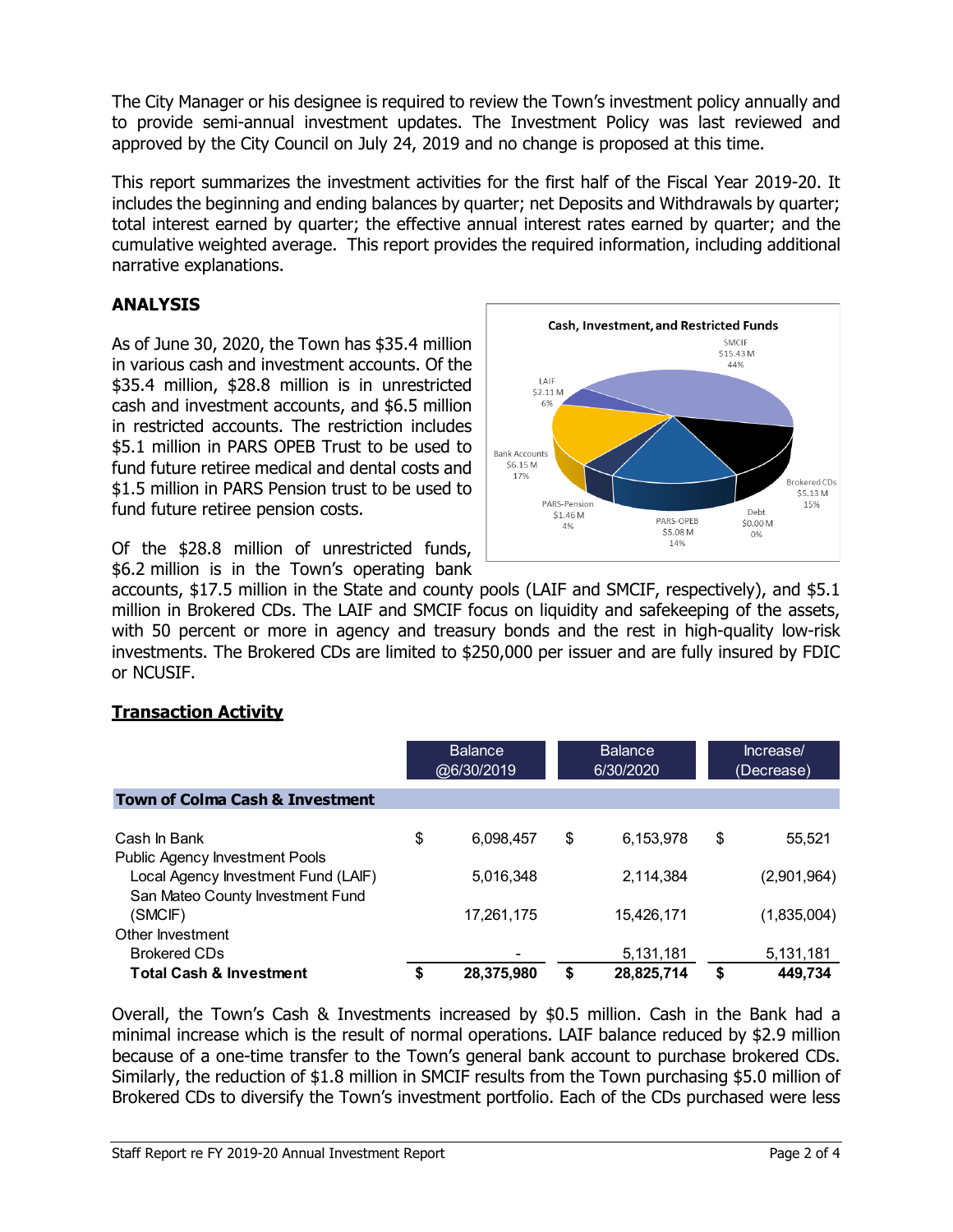than \$250,000 and the term of the CDs were evenly spread between 1-year and 5-year as its maturity date. The goal of the rolling CD strategy is to assist in financial stability. As a whole, the Town's cash and investment increased by \$0.5 million compared to the same period in FY 2018- 19.

|                                                                                                                      |    | 2019Q3<br>@ 9/30/2019                               | 2019Q4<br>@ 12/31/2019 |                                                                         | 2020Q1<br>@ 3/31/2020 |                                                                | 2020Q2<br>@6/30/2020 |                                                                  | Total<br>Jul 2019 - Jun 2020 |                                                                             |  |
|----------------------------------------------------------------------------------------------------------------------|----|-----------------------------------------------------|------------------------|-------------------------------------------------------------------------|-----------------------|----------------------------------------------------------------|----------------------|------------------------------------------------------------------|------------------------------|-----------------------------------------------------------------------------|--|
| <b>Local Agency Investment Fund (LAF)</b>                                                                            |    |                                                     |                        |                                                                         |                       |                                                                |                      |                                                                  |                              |                                                                             |  |
| <b>Beginning Balance</b><br>Purchases / Deposits<br>Withdrawals                                                      | \$ | 5,016,348.33                                        | \$                     | 5,048,403.23<br>(3,000,000.00)                                          | \$                    | 2,079,499.91                                                   | \$                   | 2,103,805.16                                                     | \$                           | 5,016,348.33<br>0.00<br>(3,000,000.00)                                      |  |
| <b>Interest Posted</b><br><b>Ending Balance</b>                                                                      | \$ | 32,054.90<br>5,048,403.23                           | \$                     | 31,096.68<br>2,079,499.91                                               | \$                    | 24,305.25<br>2,103,805.16                                      | \$                   | 10,578.60<br>2,114,383.76                                        | \$                           | 98,035.43<br>2,114,383.76                                                   |  |
| San Mateo County Investment Fund (SMCIF)                                                                             |    |                                                     |                        |                                                                         |                       |                                                                |                      |                                                                  |                              |                                                                             |  |
| <b>Beginning Balance</b><br>Purchases / Deposits<br>Withdrawals                                                      | \$ | 17,261,174.95                                       | \$                     | 17,363,791.11<br>(2, 182, 250.00)                                       | \$                    | 15,276,729.35                                                  | \$                   | 15,356,550.73                                                    | \$                           | 17,261,174.95<br>0.00<br>(2, 182, 250.00)                                   |  |
| <b>Interest Posted</b><br><b>Ending Balance</b>                                                                      | \$ | 102,616.16<br>17,363,791.11                         | \$                     | 95,188.24<br>15,276,729.35                                              | \$                    | 79,821.38<br>15,356,550.73                                     | \$                   | 69,619.93<br>15,426,170.66                                       | \$                           | 347,245.71<br>15,426,170.66                                                 |  |
|                                                                                                                      |    |                                                     |                        |                                                                         |                       |                                                                |                      |                                                                  |                              |                                                                             |  |
| <b>Brokered CDs</b>                                                                                                  |    |                                                     |                        |                                                                         |                       |                                                                |                      |                                                                  |                              |                                                                             |  |
| <b>Beginning Balance</b><br>Purchases / Deposits<br>Withdrawals<br><b>Interest Posted</b><br>Net Change in Portfolio | \$ |                                                     | \$                     | 4.959.581.87                                                            | \$                    | 4,959,581.87<br>(7,885.41)<br>12,387.53<br>26,737.59           | \$                   | 4,990,821.58<br>(13,761.47)<br>32,096.90<br>122,024.46           | \$                           | 4,959,581.87<br>(21,646.88)<br>44,484.43<br>148,762.05                      |  |
| <b>Ending Balance</b>                                                                                                | \$ |                                                     | \$                     | 4,959,581.87                                                            | \$                    | 4,990,821.58                                                   | \$                   | 5,131,181.47                                                     | \$                           | 5,131,181.47                                                                |  |
| <b>Total Investment Portfolio</b>                                                                                    |    |                                                     |                        |                                                                         |                       |                                                                |                      |                                                                  |                              |                                                                             |  |
| <b>Beginning Balance</b><br>Purchases / Deposits<br>Withdrawals<br><b>Interest Posted</b><br>Net Change in Portfolio | \$ | 22,277,523.28<br>0.00<br>0.00<br>134,671.06<br>0.00 | \$                     | 22,412,194.34<br>4,959,581.87<br>(5, 182, 250.00)<br>126,284.92<br>0.00 | \$                    | 22,315,811.13<br>0.00<br>(7,885.41)<br>116,514.16<br>26,737.59 | \$                   | 22,451,177.47<br>0.00<br>(13,761.47)<br>112,295.43<br>122,024.46 | \$                           | 22,277,523.28<br>4,959,581.87<br>(5,203,896.88)<br>489,765.57<br>148,762.05 |  |
| <b>Ending Balance</b>                                                                                                | \$ | 22,412,194.34                                       | \$                     | 22,315,811.13                                                           | \$                    | 22,424,439.88                                                  | \$                   | 22,549,711.43                                                    | \$                           | 22,522,973.84                                                               |  |

#### **FY 2019-20 Investment Summary by Quarter**

NOTEs on Brokered CD:

- 1. Withdrawals represents the amount of interest/dividend transferred back to the Town's general bank account. This is a monthly scheduled transfer and the sole purpose is to keep the Brokered CD value at \$5.0 million
- 2. Net Change in Portfolio represents fair market value adjustment, which is equivalent to unrealized gain/loss.

# **Earnings / Distribution of Portfolio**

The Town's investment portfolio performed better than normal, with a weighted yield for FY 2019- 20 is 3.496%. The better than expected yield is temporary and should drop back to 1%-2% in the next year. The main reason for this better than expected yield has resulted from the uncertainty in the market. The novel coronavirus (COVID-19) halted business transactions beginning in March of 2020, which led to a sharp crash in the stock market. Conflicting news on the stimulus package in May through June created a sharp incline and decline. When the market behavior is unpredictable, debt/bond investments are more attractive. As demand for bonds